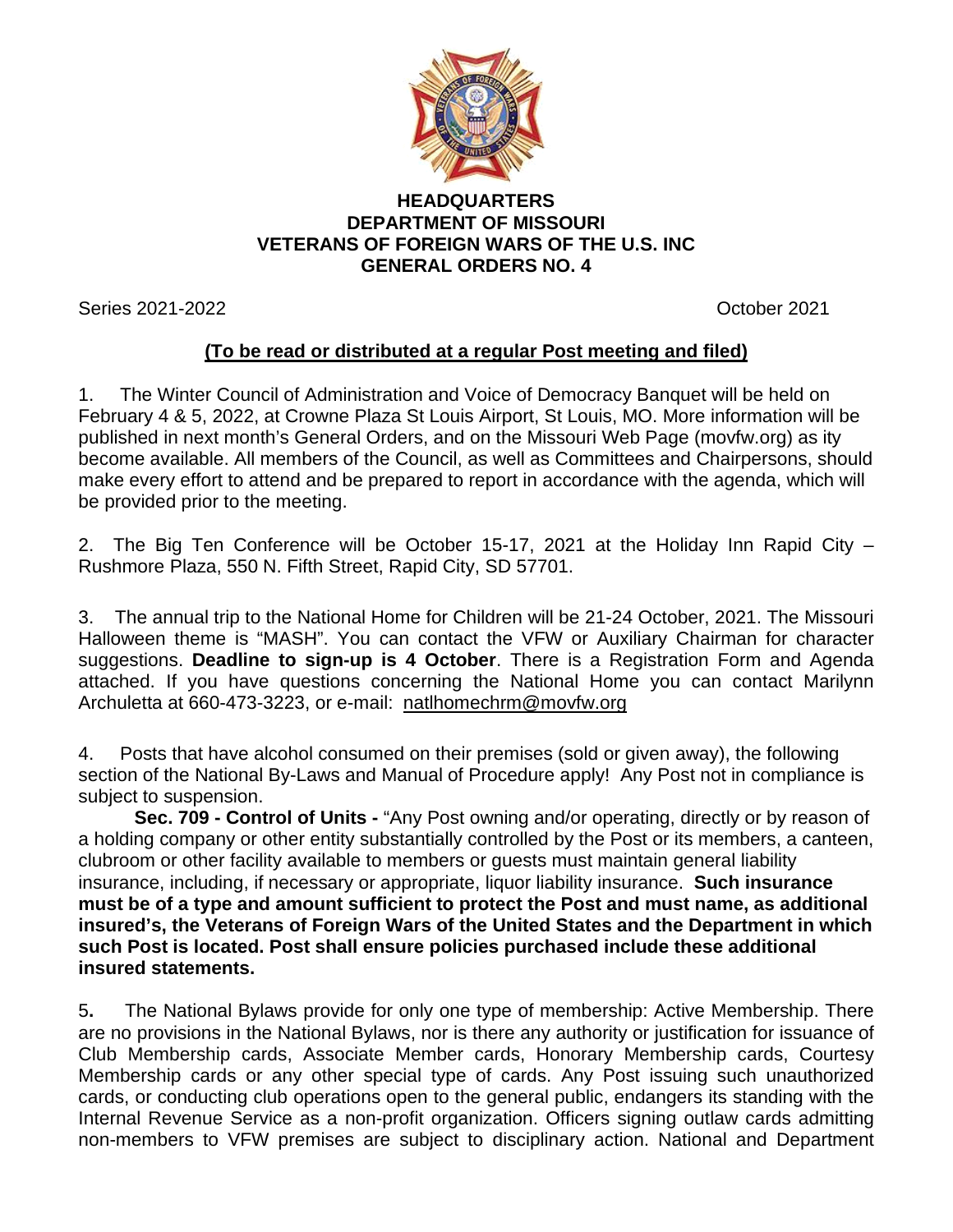General Orders #4, Series 2021-22 James Nail, State Commander Page - 2

officers cannot defend practices that conflict with VFW Bylaws or procedures.

6. Article VII sec. 704 of the National By-Laws and Manual of Procedures establishes the requirement for all Posts to establish and maintain a Relief Fund. Sections 219 and 704 of the Manual of Procedure outline the various things for which the Post Relief Fund can be used. Several years ago, the phrase, "To foster true patriotism through historical and educational programs," was added to this section. This allows the Post to use the relief funds for the Voice of Democracy program or other Americanism programs that are educational. This does not include Post building projects, hall remodeling, color guard uniforms or any other expenditure that does not follow these guidelines.

7**.** Quarterly audit reports for the period ending 9-30-21 are due 10-31-21. This deadline must be met for All State Contest purposes and is required by National By-Laws. Audits must be at Dept. Headquarters on or before the last day of the month. Postmarks do not count as each Post has 30 days to conduct and mail, fax, or email the complete Audit Report to Dept. Headquarters, 3401 Knipp Drive, Jefferson City, MO. 65109. The fax # is (573) 636-2664 or email to [adj@movfw.org;](mailto:adj@movfw.org) or hqangela@movfw.org.

8. If your Post has not ordered your quota of Buddy Poppies, please do so ASAP. Please see your Post Commander Handbook for order form and quota you need to order. If you wish to charge them on a Credit Card, please fill out the Credit Card information. Otherwise mail a check along with the form. **(Orders will not be taken over the Phone)**

9. Proceeds from the Raffle of the Savage 110 in 6.5 RPC, w/Vortex Crossfire 3X9 scope and adjustable trigger are to be used for the Hospitality Room at the 2022 National Convention in Kansas City. All funds and requests for additional tickets are to be mailed to Sr Vice Commander Royce Kelb at PO Box 103, Lincoln, MO 65338 so he can account for which tickets have been sold or returned. All proceeds will be turned over to the Department Quartermaster. Drawing will be in June at the State Convention.

10. All Posts are required to file a Federal Income Tax return. **NO EXCEPTIONS!** Posts may obtain forms 990EZ, 990 and/or 990T from any IRS Office, or online at http://www.irs.gov. Posts with a year end of 30 June must file with the IRS prior to 15 November 2021, (most posts have a year end of 30 June). **Failure to file will result in the loss of your tax-exempt status.**

11. Anyone requesting a Department Officer to attend a function must submit a **written request** to Department Headquarters at least 30 days prior to the date of the function. An e-mail to the Adjutant at  $\frac{adj@movfw.org}{complement}$  is acceptable.

12. All inspection reports should be mailed directly to the Department Inspector, Paul Frampton. His address is: 12855 NW Oakside Ct. Platte City, MO. 64079. If a Deputy Inspector wishes to claim mileage for travel in connection with the inspections, he/she must submit a voucher to the Department Inspector for approval.

13. Post Commanders are reminded that Community Activity Reporting is now on-line through the on-line Reporting program. Either Post or its Auxiliary may submit an activity through Online Community Activity Reporting. If the person submitting the report fails to include